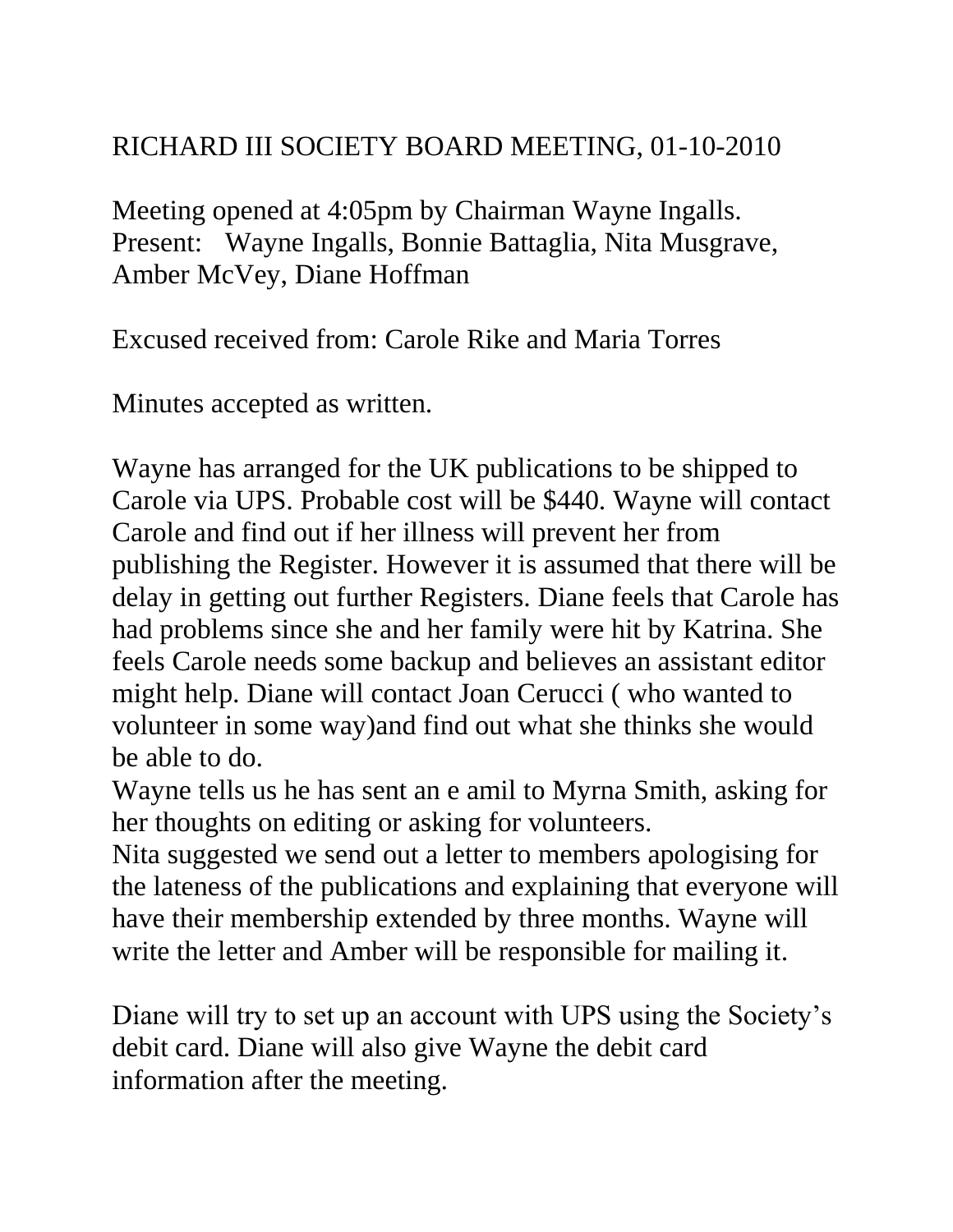Nothing new has been heard about the Detroit AGM so Wayne will check in with them.

Diane suggested that now is the time to be thinking about the 2011 AGM and suggested asking for volunteers in the letter. Wayne said he would rather contact the NW Chapter first and ask if they would do it.

Amber reported we now have 407 members with 7 joining since December.

Carole had asked for direction on what to do with left over UK publications. Three copies should be sent to Susan. (Two copies for the library) and one as her personal copy.

No response has been received from Diane Lee about the bills for small quantities of UK publications and large shipping fees. Diane is asking for guidance on whether she should pay the bill as presented or just pay for what was received. It was the feeling of the Board that we should only pay for what we received. Diane will try to contact Carole's son-in-law who we believe is the "Word Catering" manager, and ask him to e-mail Diane with the numbers of Bulletins and Ricardians received as they arrive. It is hard to argue with the UK Society if we don't have accurate information about deliveries. Amber explained that she orders 25 over the number needed.

Wayne reminded us that this year is election year. Both Wayne and Carole's terms are up.